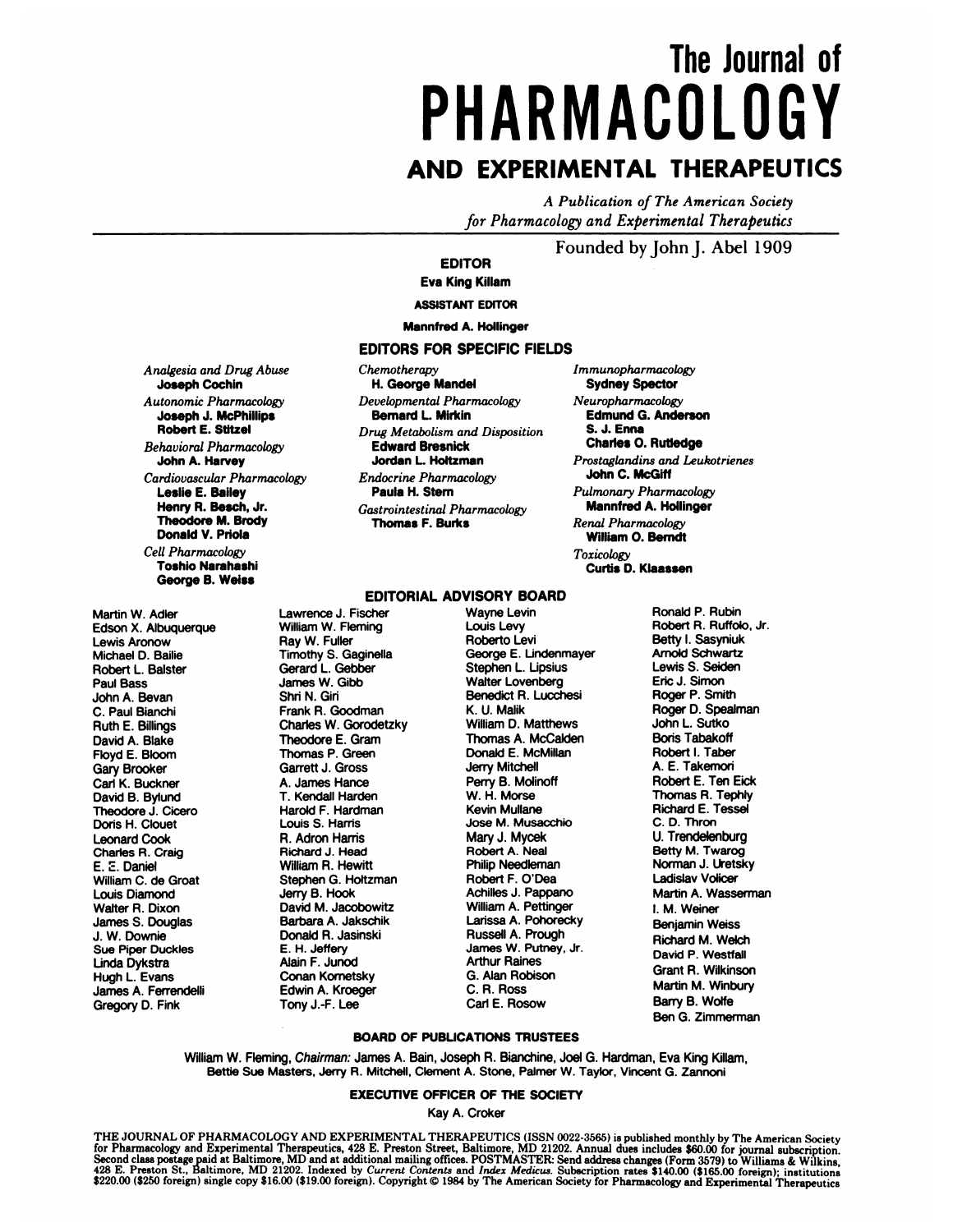State of the art for pharmacologists<br>state of the art for pharmacologists State of the art for pharmacologists<br>on 20-day approval from Williams & Wilkins

## **Pesticides Studied** In Man

Wayland J. Hayes, MD, PhD

Companion volume to the author's *Toxicology of Pesticides* (1975). This brand new book focuses on compounds about which we have direct information concerning effects on man.

1982/686 pages/51 illustrations/#3896-6/\$50.95



# **Manual of Clinical Pharmacology**

## **Edited by David Robertson, MD and Craig R. Smith, MD**

Highlights the 100 most commonly used drugs, pinpointing drugs that are especially practical...or difficult...or new.

**1981/350 pages/#73001 /\$20.00**

# **Drugs and Anesthesia**

**Pharmacology for Anesthesiologists** 

**Edited by Margaret Wood, MB, ChB, FFARCS and Alastair J.J. Wood, MB, ChB, MRCP**

Takes into account the complexity of current therapeutic medical management before and after surgery as it can complicate the administration of clinical anesthesia and analgesia.

**1982/703 pages/I 73 illustrations/#9251 -0/\$60.00**

| use this coupon NOW!                                                                                                                                                                  |                                                                                                                                                                                                                                                                                                                               |  |
|---------------------------------------------------------------------------------------------------------------------------------------------------------------------------------------|-------------------------------------------------------------------------------------------------------------------------------------------------------------------------------------------------------------------------------------------------------------------------------------------------------------------------------|--|
| Rush me my copies of:<br>Hayes <b>PESTICIDES</b><br><b>STUDIED</b><br>-IN<br>$MAN$ (3896-6) \$50.95<br>Robertson <b>MANUAL</b> OF<br><b>CLINICAL</b>                                  | CALL IN YOUR ORDER FREE. From anywhere<br>in the US except Alaska and Hawaii, call<br>1-800-638-0672. From Maryland phones, call<br>528-4221 collect.<br>Please pay in US dollars. Residents of CA, MD, VA, please<br>add state sales tax. Prices subject to change without notice.<br>Prices slightly higher outside the US. |  |
| <b>PHARMACOLOGY</b> (7300-1) \$20.00<br>Wood DRUGS AND ANESTHESIA<br>$(9251-0)$ \$60.00<br>I'll examine each book free for 20 days, and then<br>return it if I choose not to keep it. |                                                                                                                                                                                                                                                                                                                               |  |
| <b>Mode of payment:</b><br>Check enclosed.<br>VISA<br>Bill me.<br>MasterCard                                                                                                          | <b>Williams &amp; Wilkins</b><br><b>Department M6</b><br>TACHE<br><b>428 East Preston Street</b><br><b>Baltimore, Maryland 21203</b>                                                                                                                                                                                          |  |
| card#<br>expires                                                                                                                                                                      | 77777                                                                                                                                                                                                                                                                                                                         |  |



*- - - - - - - - - - - - - - - - - - - - - - - - - - - - - - - - - - -*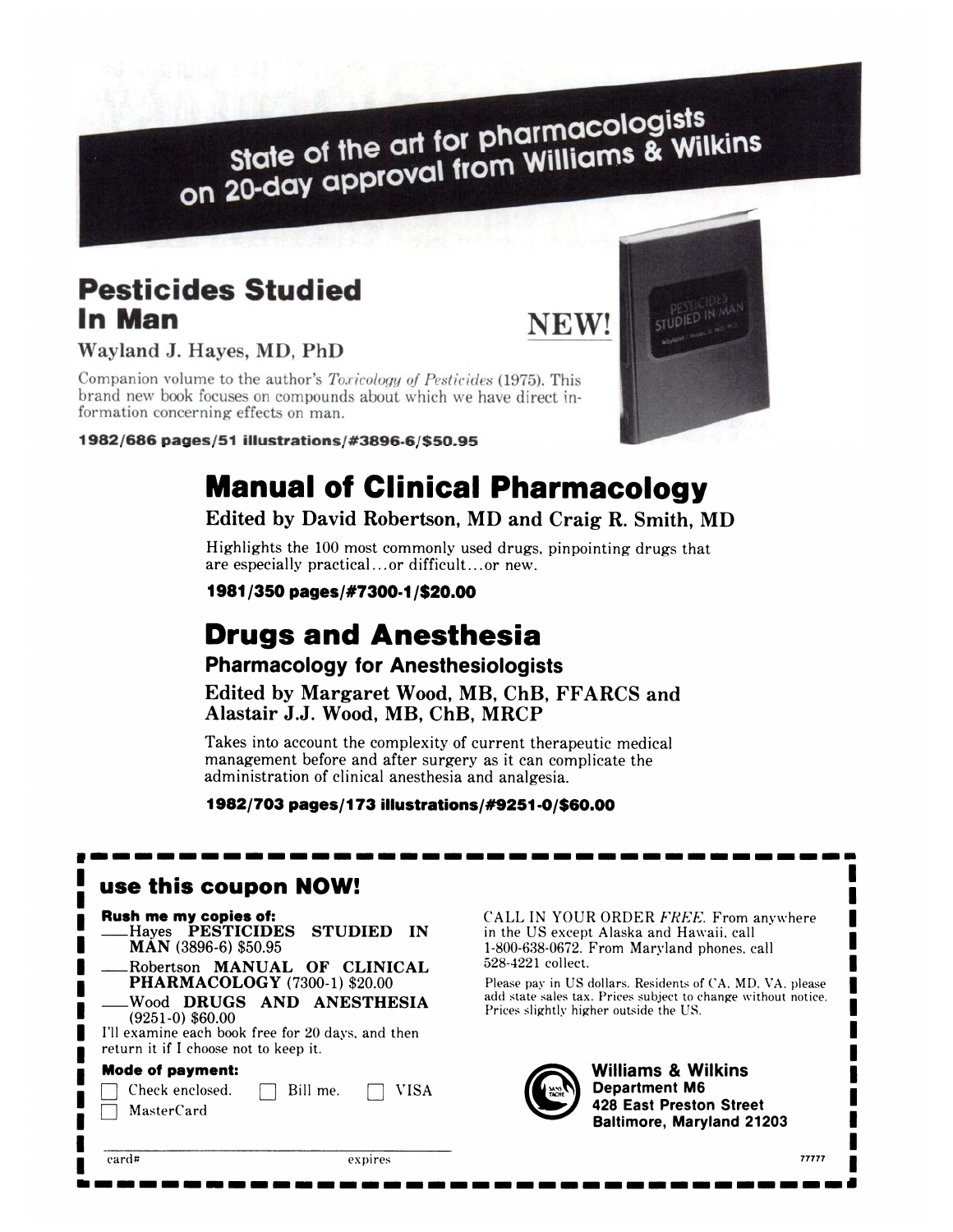### **AUTHOR INDEX**

Appelbaum, B. D., 555 Artursson, P., 705 Barnes, D. W., 518 Barone, M., 616 Berdoulay, A., 616 Bird, **J.** E., 752 Blasberg, R., 724 Blouin, R. A., 649,654 Bonanno, G., 671 Bostock, E., 512 Braunwalder, A., 572 Brouwer, K. L. R., 649, 654 Carrier, G. **0., 597,** 603 **Chang, K.-J., 512** Chang, **G.,** 692 **Cheney, D. L., 572** Collins, A. C., 545 Columbo, M., 678 Condorelli, M., 678 Curtis, L. R., 495 Danilo, P., Jr., 566 Diamant, N. E., 692 Dingledine, **R.,** 512 Edman, P., 705 Edmonds, **J. S., 610** El-Sharkawy, T. Y., 692 Fenstermacher, **J., 724** Fowler, B. A., 589 Frazer, A., 480 Freeman, J. G., 610

Fujiwara, M., 488 Fuller, R. W., 633 Genovese, A., 678 Giugliano, R., 678 **Glowa, J. R., 665** Gould, R. **J.,** 628 Groothuia, D., 724 Gross, G. J., 532 Harris, L. S., **539** Hayes, **J. S.,** 633 Hock, C. E., 610 Hollander, D., 660 Holsapple, M. P., 518 Holtzman, S. G., 555 Hoyt, D., 495 Hubel, K. A., 577 Huizinga, J. D., 692 Ingbar, D. H., 583 Ishii, K., 685 Itoh, T., 717 Johanson, C. E., 502 Kanmura, Y., 717 Kato, R., 685 Katzen, J. S., 539 **Kostenbauder, H. B.,** 649, 654 Krell, R. D., 616 Kuriyama, H., 717 Lamping, K. A., 532 Lazo, J. S., 583 Lefer, A. M., 610

Leo, **P., 572** Lynch, T. **J., 583** Manohar, M., 640 Marchi, M., 671 **Marks, M. J.,** 545 Marone, G., 678 Martin, B. R., 539 **Maura, G., 671 May, E. L., 539** McCallister, **J. D., 583 McNamara, P. J.,** 649,654 **McNerney, P. J.,** 518 Menahan, L. A., 532 Merrill, W. W., 583 **Miller, C. R., 589** Miller, D. B., 736, 744 **Miner, L. L.,** 545 Molnar, P., 724 Morriasette, M., 616 Munson, A. E., 527 Muramatsu, I., 488 Narahashi, T., 488 O'Callaghan, **J. P., 736,744** Owens, E., 724 **Parks, C. M., 640** Patlak, C., 724 Pham, E. T., 583 Pollock, G. D., 633 **Pots, S., 678**

Prozialeck, W. **C., 473** Puurunen, **J., 713** Quebbemann, A. **J., 752** Raiteri, M., 671 Reynolds, **I. J.,** 628 Rosen, M. R., 566 Rubin, R. **P., 623** Said, H. M., 660 Sanders, V. M., 527 Scarborough, N. L., 597, 603 Sills, M. A., 480 Sjöholm, I., 705 Snyder, D. W., 616 **Snyder, S. H.,** 628 Spealman, R. D., 665 Strum, W. B., 660 Tripathi, H. L., 539 Uemura, D., 488 Victery, W., 589 Virgo, B. B., 700 Virgo, N. S., 700 Walser, M. M., 752 **Weiss, R M., 566 White, K. L., Jr., 518 Wolfe, B. B., 480** Wood, P. L., 572 Woods, J. A., 539 **Xu, G., 512** Yokoyama, N., 572